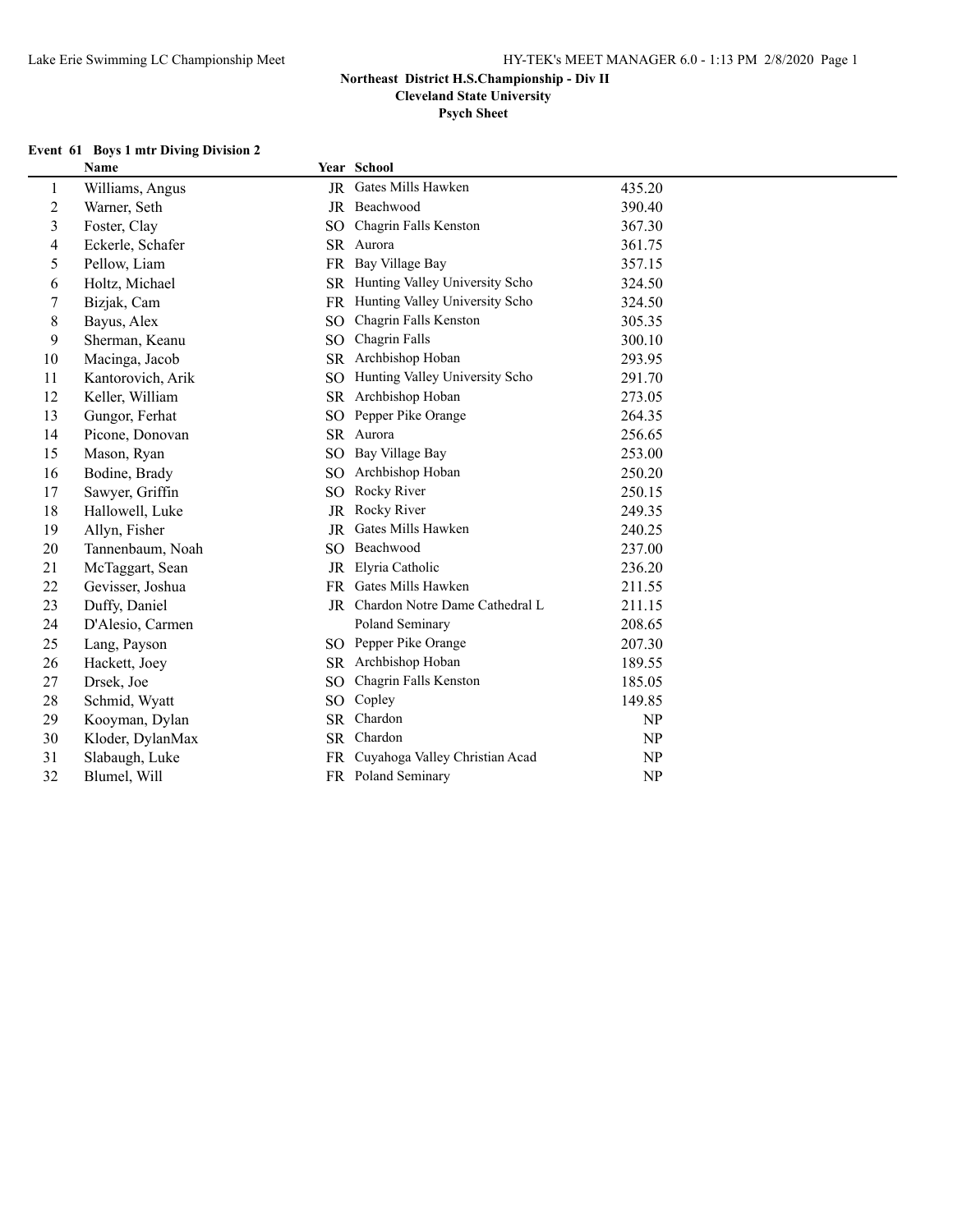**Psych Sheet**

## **Event 62 Boys 200 Yard Medley Relay Division 2**

|    | Team                           | <b>Relay</b> | <b>Seed Time</b> |  |
|----|--------------------------------|--------------|------------------|--|
| 1  | Hunting Valley University Scho |              | 1:40.72          |  |
| 2  | Chagrin Falls                  |              | 1:41.26          |  |
| 3  | Gates Mills Hawken             |              | 1:41.33          |  |
| 4  | Canfield                       |              | 1:41.34          |  |
| 5  | Aurora                         |              | 1:42.27          |  |
| 6  | Rocky River                    |              | 1:43.13          |  |
| 7  | Beachwood                      |              | 1:43.71          |  |
| 8  | Copley                         |              | 1:44.69          |  |
| 9  | Richfield Revere               |              | 1:44.73          |  |
| 10 | Chardon Notre Dame Cathedral L |              | 1:46.02          |  |
| 11 | Poland Seminary                |              | 1:47.01          |  |
| 12 | Cuyahoga Valley Christian Acad |              | 1:47.65          |  |
| 13 | Gates Mills Gilmour Academy    |              | 1:48.82          |  |
| 14 | Chesterland West Geauga        |              | 1:49.79          |  |
| 15 | Bay Village Bay                |              | 1:50.50          |  |
| 16 | Hubbard                        |              | 1:51.56          |  |
| 17 | Archbishop Hoban               |              | 1:52.30          |  |
| 18 | Canton Central Catholic        |              | 1:52.68          |  |
| 19 | Chagrin Falls Kenston          |              | 1:52.88          |  |
| 20 | Akron St Vincent St Mary       |              | 1:54.47          |  |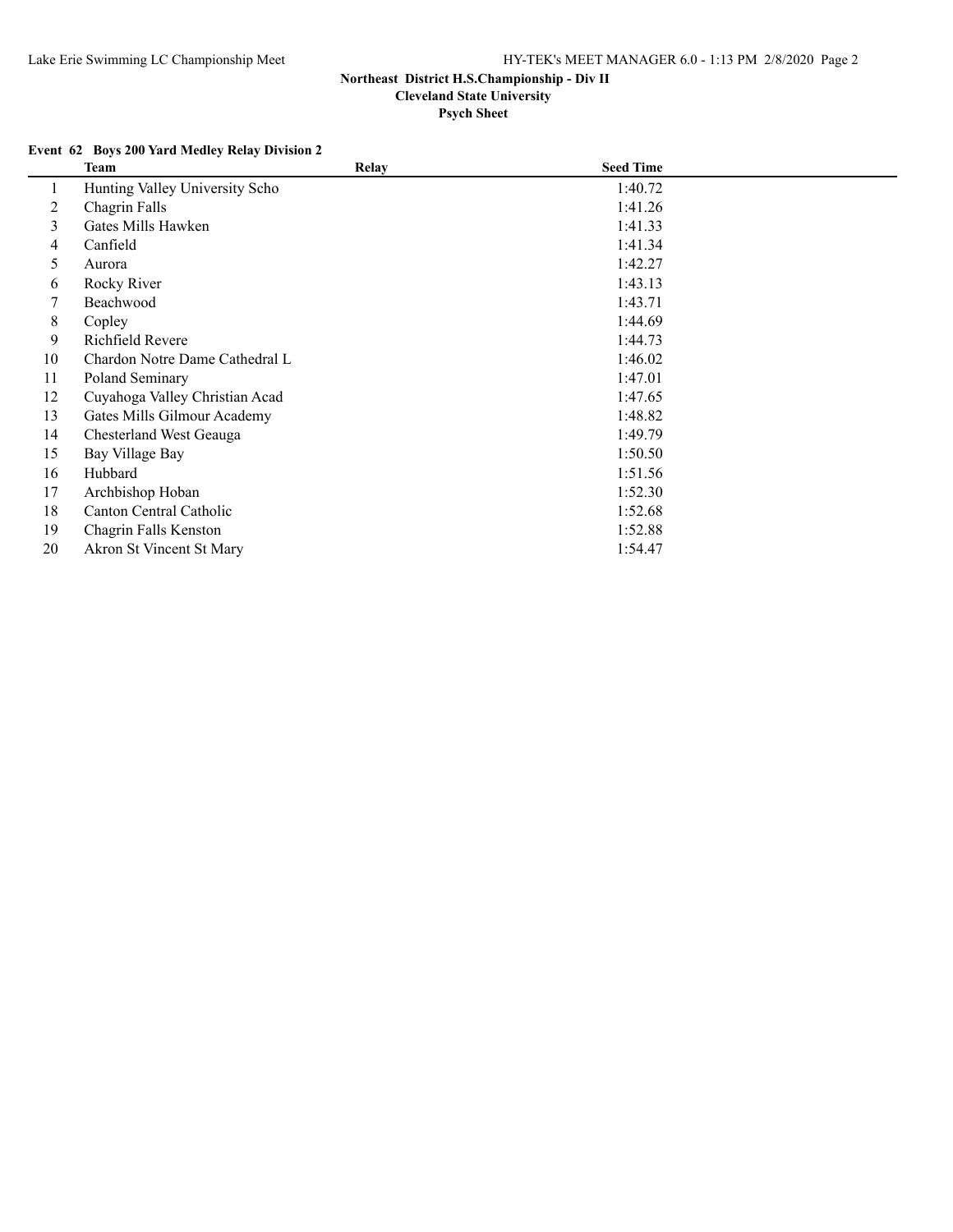**Psych Sheet**

## **Event 63 Boys 200 Yard Freestyle Division 2**

|                | <b>Name</b>      |                 | <b>Year School</b>                | <b>Seed Time</b> |
|----------------|------------------|-----------------|-----------------------------------|------------------|
| 1              | Applebaum, Frank |                 | SR Hunting Valley University Scho | 1:46.98          |
| $\overline{c}$ | Dietz, Will      | SO.             | Gates Mills Hawken                | 1:47.51          |
| 3              | Dietz, Luke      | SO.             | Canfield                          | 1:48.69          |
| 4              | Butler, Michael  |                 | JR Gates Mills Hawken             | 1:49.59          |
| 5              | Faulkner, Carter | SR.             | Hunting Valley University Scho    | 1:50.31          |
| 6              | Panozzo, Dominic | SO.             | Hubbard                           | 1:50.50          |
| 7              | Bender, Nathan   | <b>FR</b>       | Chardon                           | 1:50.93          |
| 8              | Greenberg, Lucas | SO.             | Gates Mills Hawken                | 1:51.25          |
| 9              | Ricci, David     |                 | JR Gates Mills Hawken             | 1:51.60          |
| 10             | Koenen, Lachlan  |                 | JR Chardon                        | 1:51.76          |
| 11             | Modlik, James    |                 | SR Richfield Revere               | 1:52.36          |
| 12             | Scott, Ryan      |                 | SR Richfield Revere               | 1:54.91          |
| 13             | Smith, Parker    | FR.             | Archbishop Hoban                  | 1:55.13          |
| 14             | Ingram, Andrew   | SO.             | Chardon Notre Dame Cathedral L    | 1:55.13          |
| 15             | Rinehart, Van    |                 | SR Perry                          | 1:55.16          |
| 16             | Hupp, Henry      | FR              | <b>Canton South</b>               | 1:55.20          |
| 17             | Carter, Aidan    | SO.             | Rocky River                       | 1:55.22          |
| 18             | Burnett, Cameron | <b>FR</b>       | Canfield                          | 1:55.65          |
| 19             | Farkas, Tyler    |                 | FR Hunting Valley University Scho | 1:55.67          |
| 20             | Esdon, Michael   | FR              | Rocky River                       | 1:55.72          |
| 21             | Riser, Andrew    | JR              | Youngstown Liberty                | 1:56.15          |
| 22             | Jones, Sean      |                 | SR Mentor Lake Catholic           | 1:56.47          |
| 23             | Meyer, Nate      |                 | SR Aurora                         | 1:56.97          |
| 24             | Wile, Caleb      |                 | SR Orrville                       | 1:57.10          |
| 25             | Sundquist, Jonah | SO <sub>1</sub> | Geneva                            | 1:57.38          |
| 26             | Figurella, Alex  | SO.             | Gates Mills Gilmour Academy       | 1:57.68          |
| 27             | Buemi, Nicholas  | FR.             | Archbishop Hoban                  | 1:57.82          |
| 28             | Vereecken, Drew  | JR              | Akron St Vincent St Mary          | 1:58.27          |
| 29             | O'Connell, Ryan  | FR              | Cleveland Villa Angela St Jose    | 1:58.33          |
| 30             | Blasko, Van      |                 | <b>SO</b> Poland Seminary         | 1:58.42          |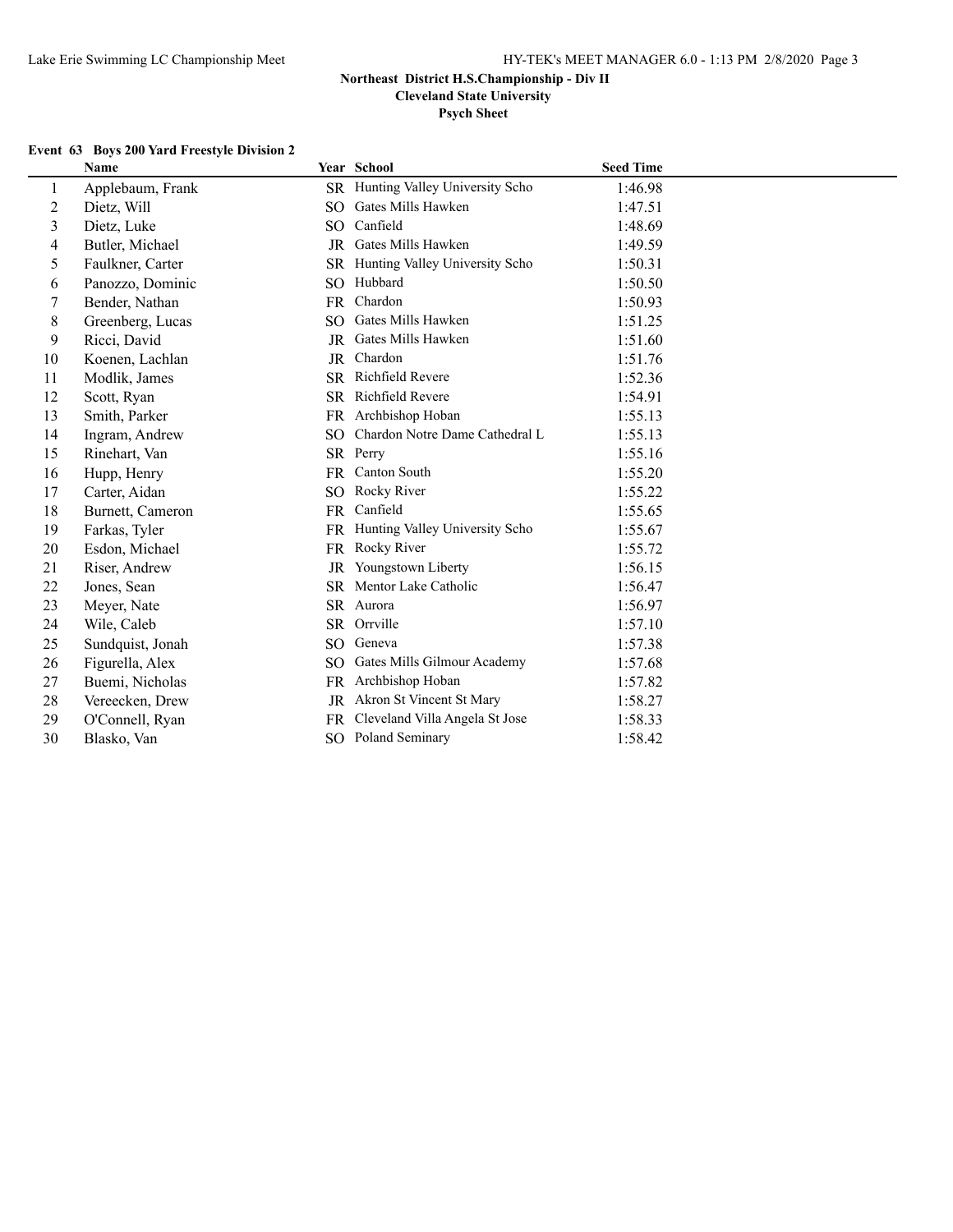## **Psych Sheet**

## **Event 64 Boys 200 Yard IM Division 2**

|                | Name                 |                 | Year School                              | <b>Seed Time</b> |
|----------------|----------------------|-----------------|------------------------------------------|------------------|
| 1              | Tekieli, Nicolas     |                 | SR Hunting Valley University Scho        | 1:57.69          |
| $\overline{c}$ | Podrez, Alex         | JR              | Gates Mills Hawken                       | 1:57.72          |
| 3              | Brown, Connor        | <b>JR</b>       | Gates Mills Hawken                       | 2:01.11          |
| 4              | Mindek, Jared        | JR              | Warren Howland                           | 2:02.43          |
| 5              | Forsythe, Hunter     | <b>SR</b>       | Gates Mills Hawken                       | 2:03.44          |
| 6              | Hertz, Joshua        |                 | JR Copley                                | 2:04.67          |
| 7              | Wodrich, Josh        | SR.             | Cuyahoga Valley Christian Acad           | 2:06.29          |
| 8              | Flora, Cooper        |                 | JR Lodi Cloverleaf                       | 2:07.58          |
| 9              | An, Eric             |                 | SR Richfield Revere                      | 2:09.29          |
| 10             | Jiang, Ethan         |                 | <b>JR</b> Hunting Valley University Scho | 2:09.63          |
| 11             | Good, Jacob          | SO.             | Aurora                                   | 2:09.81          |
| 12             | Zamary, Connor       | SO.             | Aurora                                   | 2:10.34          |
| 13             | Liao, Donovan        | <b>JR</b>       | Gates Mills Hawken                       | 2:10.47          |
| 14             | McGrath, Daniel      | SO <sub>1</sub> | Copley                                   | 2:10.48          |
| 15             | Wilson, Jason        |                 | SR Poland Seminary                       | 2:11.91          |
| 16             | Harvey, Eli          |                 | SR Chesterland West Geauga               | 2:12.29          |
| 17             | Faulkner, Jack       | <b>FR</b>       | Hunting Valley University Scho           | 2:13.17          |
| 18             | Helms, Drew          | SO <sub>1</sub> | Rocky River                              | 2:13.26          |
| 19             | Bryant, Deaglan      | FR              | Gates Mills Gilmour Academy              | 2:14.53          |
| 20             | Bailey, Alex         |                 | SR Aurora                                | 2:14.78          |
| 21             | Davis, Brandon       |                 | JR Orrville                              | 2:15.04          |
| 22             | Yilmaz, Nart         |                 | FR Rocky River                           | 2:16.86          |
| 23             | Conde, Pablo         | SO.             | Willoughby Andrews Osborne               | 2:18.43          |
| 24             | Markley, Jack        | SO.             | Tallmadge                                | 2:20.02          |
| 25             | Sapochetti, Collin   |                 | JR Aurora                                | 2:20.09          |
| 26             | Campbell, Jackson    | SO.             | Richfield Revere                         | 2:20.16          |
| 27             | Lewin, Benjamin      | JR              | Beachwood                                | 2:20.24          |
| 28             | Johnson, Tate        | FR.             | Richfield Revere                         | 2:21.95          |
| 29             | Mignogna, Maxwell    | SO.             | Chagrin Falls                            | 2:22.28          |
| 30             | Tomaszewski, Brendan |                 | SO Akron St Vincent St Mary              | 2:23.41          |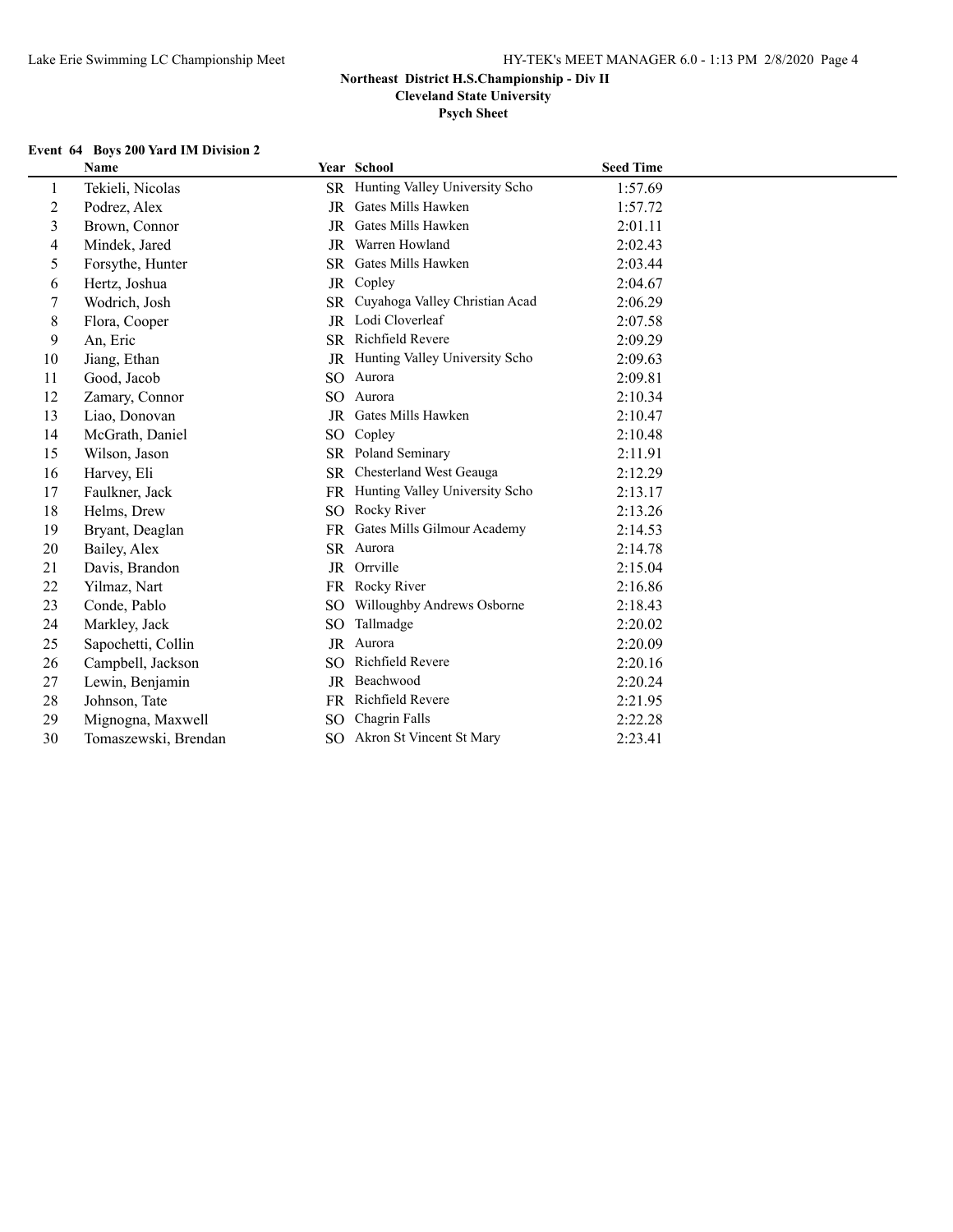**Psych Sheet**

#### **Event 65 Boys 50 Yard Freestyle Division 2**

|                         | <b>Name</b>         |                 | Year School                       | <b>Seed Time</b> |
|-------------------------|---------------------|-----------------|-----------------------------------|------------------|
| 1                       | Savage, Colin       |                 | SR Hunting Valley University Scho | 21.22            |
| 2                       | Rose, Will          |                 | SR Alliance                       | 21.24            |
| $\overline{\mathbf{3}}$ | Morris, Aiden       | <b>SR</b>       | Rocky River                       | 21.85            |
| 4                       | Reboul, Clark       | <b>SR</b>       | Chagrin Falls                     | 22.13            |
| 5                       | Peckman, Matthew    | SR.             | Canfield                          | 22.17            |
| 6                       | Kreis, David        |                 | JR Fairview Park Fairview         | 22.27            |
| 7                       | Vanone, Matt        |                 | SR Gates Mills Gilmour Academy    | 22.49            |
| 8                       | Guruprasad, Prajwal | <b>SR</b>       | Hunting Valley University Scho    | 22.88            |
| 9                       | Broz, Parker        | <b>SR</b>       | Chagrin Falls                     | 22.99            |
| 10                      | McKnight, Ryan      |                 | SR Alliance                       | 23.02            |
| 11                      | Fritz, Connor       | JR              | Canfield                          | 23.05            |
| 12                      | Lattanzio, Chris    |                 | FR Poland Seminary                | 23.13            |
| 13                      | Pioro, Philip       | <b>SR</b>       | Gates Mills Hawken                | 23.17            |
| 14                      | Kooyman, Mason      | SR.             | Chardon                           | 23.18            |
| 15                      | Cowie, Flynn        | SO.             | Richfield Revere                  | 23.20            |
| 16                      | Nguyen, Hoang       | JR              | Beachwood                         | 23.20            |
| 17                      | Ernst, Spencer      | SO.             | Hunting Valley University Scho    | 23.23            |
| 18                      | King, Christian     | <b>SR</b>       | Chardon Notre Dame Cathedral L    | 23.24            |
| 19                      | Jones, Ricky        | JR              | Copley                            | 23.32            |
| 20                      | Reed, Donovan       | <b>JR</b>       | Gates Mills Hawken                | 23.39            |
| 21                      | Miedza, Simon       | SO.             | Bay Village Bay                   | 23.50            |
| 22                      | Belden, Jack        | <b>JR</b>       | Canton Central Catholic           | 23.52            |
| 23                      | Minick, Luke        | JR              | Archbishop Hoban                  | 23.53            |
| 24                      | Muckle, Zachary     | SO.             | Chagrin Falls                     | 23.54            |
| 25                      | Jang, Isaac         | <b>SR</b>       | Pepper Pike Orange                | 23.57            |
| 26                      | Schmidt, Matthew    |                 | SR Gates Mills Hawken             | 23.67            |
| 27                      | Chicoski, Ethan     | SO.             | Akron St Vincent St Mary          | 23.68            |
| 28                      | Killian, Adam       | SO <sub>1</sub> | Aurora                            | 23.71            |
| 29                      | Meyer, Nate         | SR.             | Aurora                            | 23.76            |
| 30                      | Bystrom, Grady      |                 | JR Beachwood                      | 23.79            |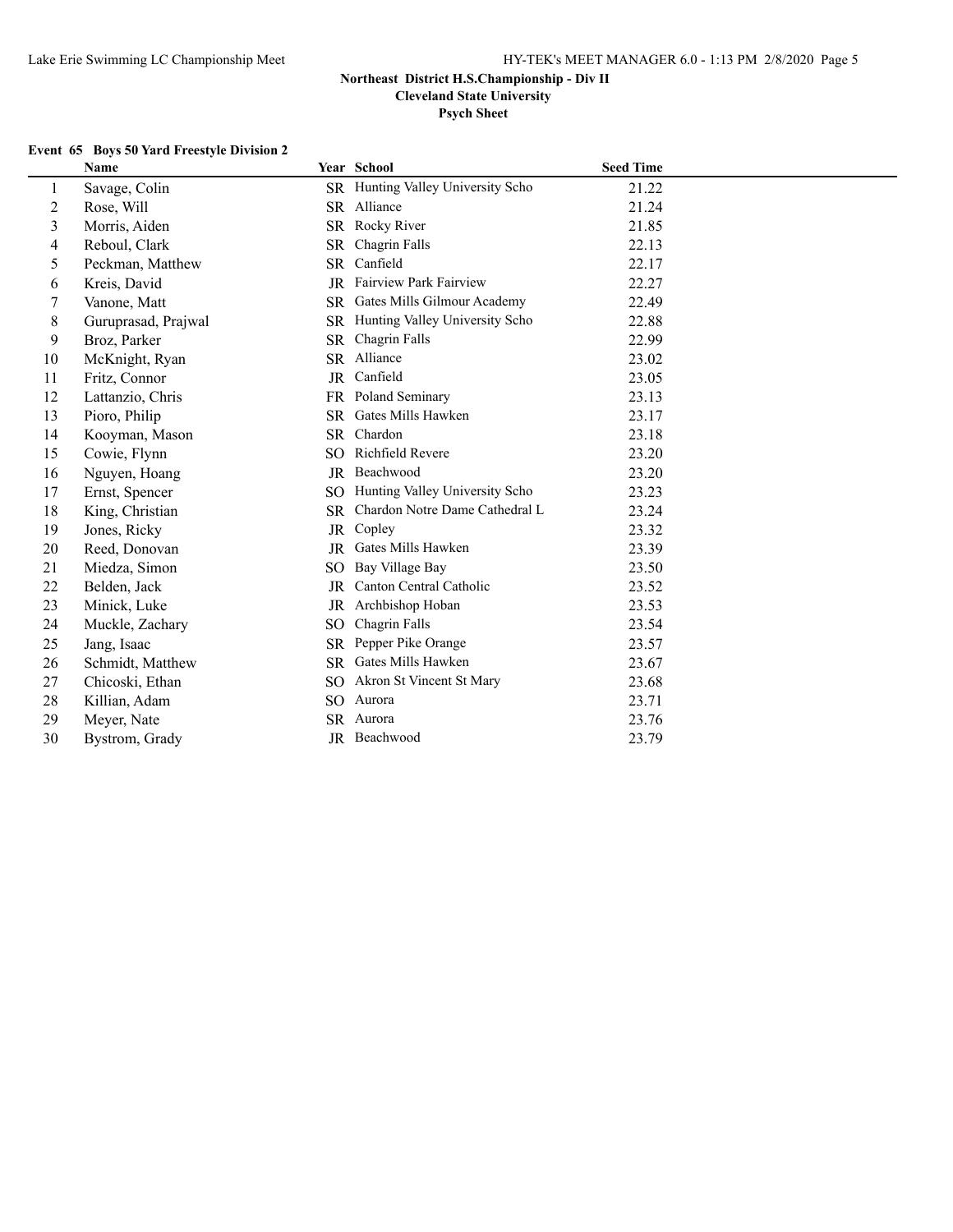**Cleveland State University**

**Psych Sheet**

## **Event 66 Boys 100 Yard Butterfly Division 2**

|                | <b>Name</b>         |                 | Year School                    | <b>Seed Time</b> |
|----------------|---------------------|-----------------|--------------------------------|------------------|
| 1              | Applebaum, Frank    | SR              | Hunting Valley University Scho | 53.02            |
| $\overline{c}$ | Cashy, John         | SR.             | Chagrin Falls                  | 53.83            |
| 3              | Colmenares, Gabriel | <b>SR</b>       | Beachwood                      | 54.11            |
| 4              | Brown, Connor       | JR              | Gates Mills Hawken             | 54.25            |
| 5              | Vanone, Matt        | SR.             | Gates Mills Gilmour Academy    | 54.40            |
| 6              | Zamary, Connor      | SO.             | Aurora                         | 55.17            |
| 7              | O'Brien, Jack       | <b>SR</b>       | Hunting Valley University Scho | 55.28            |
| 8              | Esposito, Jacob     | SO <sub>1</sub> | Gates Mills Hawken             | 55.44            |
| 9              | Schmidt, Matthew    | SR.             | Gates Mills Hawken             | 55.99            |
| 10             | Minick, Luke        | JR              | Archbishop Hoban               | 56.31            |
| 11             | Morris, Madan       | SO.             | Gates Mills Hawken             | 56.46            |
| 12             | Flora, Cooper       | JR              | Lodi Cloverleaf                | 56.57            |
| 13             | Scott, Ryan         | SR.             | <b>Richfield Revere</b>        | 57.17            |
| 14             | Munz, Bobby         | SO.             | Chagrin Falls                  | 57.70            |
| 15             | Morris, Garrett     | SR              | Rocky River                    | 57.73            |
| 16             | Ornstein, Sam       | SO <sub>1</sub> | Beachwood                      | 58.01            |
| 17             | Harvey, Eli         | <b>SR</b>       | Chesterland West Geauga        | 58.19            |
| 18             | Markley, Jack       | SO.             | Tallmadge                      | 58.55            |
| 19             | Bailey, Alex        | SR.             | Aurora                         | 58.58            |
| 20             | Hupp, Henry         | FR.             | Canton South                   | 58.73            |
| 21             | Burdecki, Joshua    | JR              | Chesterland West Geauga        | 58.90            |
| 22             | Davis, Brandon      | JR              | Orrville                       | 58.94            |
| 23             | Ziegler, Ian        | SO.             | Salem                          | 59.07            |
| 24             | Kurtz, Samuel       | JR              | Archbishop Hoban               | 59.99            |
| 25             | Rega, Thomas        | JR              | Independence                   | 1:00.11          |
| 26             | Figurella, Alex     | SO.             | Gates Mills Gilmour Academy    | 1:00.32          |
| 27             | Angelino, Matthew   | SO <sub>1</sub> | Chagrin Falls                  | 1:01.96          |
| 28             | Hewko, Mason        | SR              | Bay Village Bay                | 1:02.23          |
| 29             | Rozic, Connor       | SO.             | Chardon                        | 1:02.53          |
| 30             | Korenowski, Nick    | SO.             | Chagrin Falls Kenston          | 1:02.78          |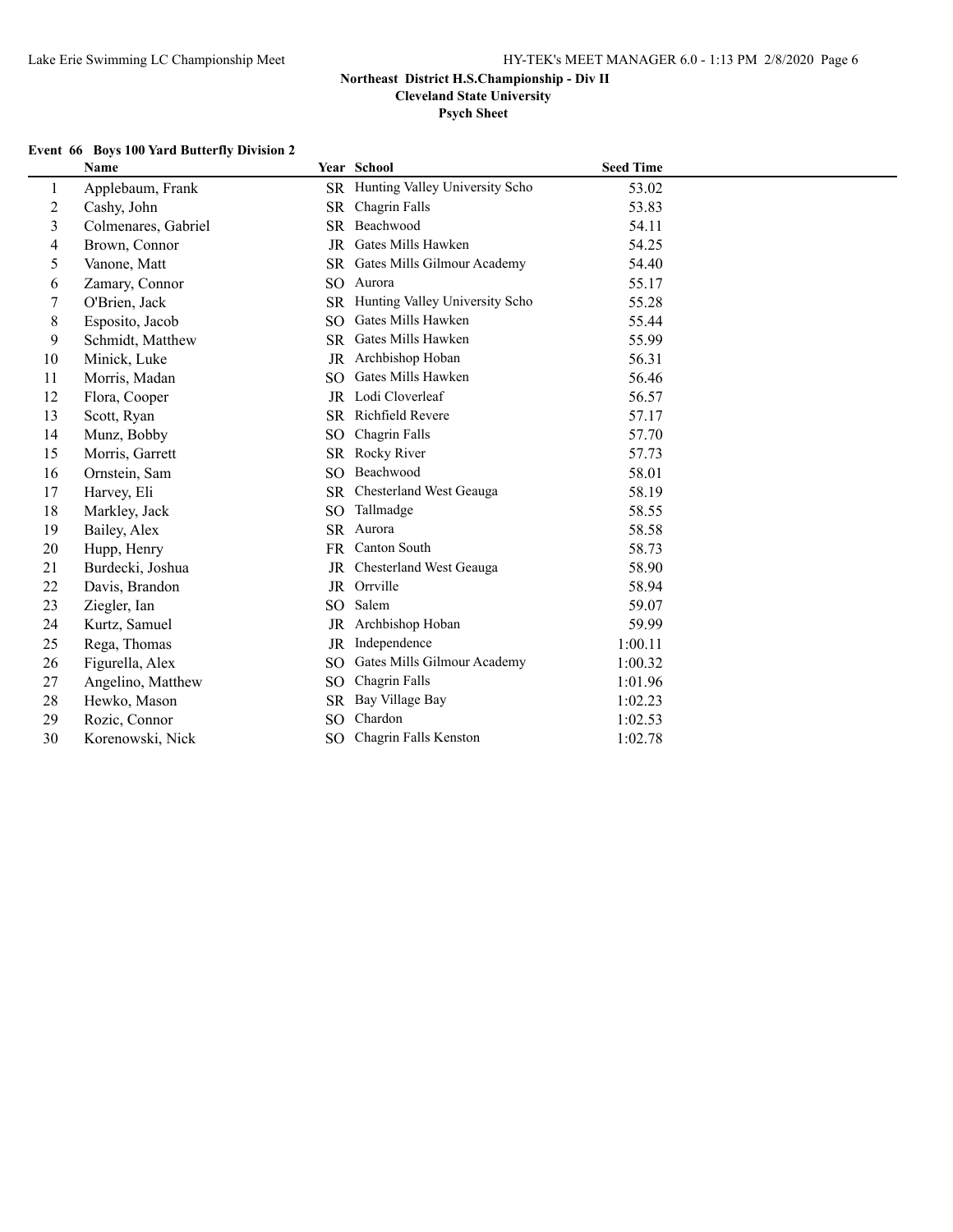**Cleveland State University**

**Psych Sheet**

### **Event 67 Boys 100 Yard Freestyle Division 2**

|                  | Name                |                 | Year School                       | <b>Seed Time</b> |
|------------------|---------------------|-----------------|-----------------------------------|------------------|
| 1                | Rose, Will          |                 | SR Alliance                       | 47.64            |
| $\boldsymbol{2}$ | Morris, Aiden       |                 | SR Rocky River                    | 48.15            |
| 3                | Kreis, David        | <b>JR</b>       | <b>Fairview Park Fairview</b>     | 48.35            |
| 4                | Savage, Colin       |                 | SR Hunting Valley University Scho | 48.79            |
| 5                | Panozzo, Dominic    | SO.             | Hubbard                           | 49.29            |
| 6                | Dietz, Luke         | SO.             | Canfield                          | 49.56            |
| 7                | Peckman, Matthew    |                 | SR Canfield                       | 50.07            |
| $\,8$            | Volk, Russell       | SR.             | Cuyahoga Valley Christian Acad    | 50.27            |
| 9                | Devorace, Braden    | SO.             | Rocky River                       | 50.54            |
| 10               | McKnight, Ryan      |                 | SR Alliance                       | 50.86            |
| 11               | Rinehart, Van       |                 | SR Perry                          | 50.97            |
| 12               | Keyerleber, Matthew |                 | SR Beachwood                      | 51.08            |
| 13               | Lattanzio, Chris    |                 | FR Poland Seminary                | 51.14            |
| 14               | Jones, Sean         | SR.             | Mentor Lake Catholic              | 51.15            |
| 15               | Guruprasad, Prajwal | SR.             | Hunting Valley University Scho    | 51.21            |
| 16               | Modlik, James       |                 | SR Richfield Revere               | 51.22            |
| 17               | Jones, Ricky        | JR              | Copley                            | 51.40            |
| 18               | Hybil, Jon          | SO.             | Aurora                            | 51.40            |
| 19               | Sullivan, Ian       | FR.             | Hunting Valley University Scho    | 51.58            |
| 20               | Belden, Jack        | JR              | Canton Central Catholic           | 51.66            |
| 21               | Ernst, Spencer      | SO.             | Hunting Valley University Scho    | 51.80            |
| 22               | Riser, Andrew       |                 | JR Youngstown Liberty             | 51.80            |
| 23               | Rogers, Levi        | SO <sub>1</sub> | Chardon                           | 51.80            |
| 24               | Kooyman, Mason      |                 | SR Chardon                        | 51.88            |
| 25               | Morrison, Ethan     | JR              | Conneaut                          | 52.16            |
| 26               | Smith, Parker       |                 | FR Archbishop Hoban               | 52.21            |
| 27               | Yang, Lucas         | SO.             | Beachwood                         | 52.41            |
| 28               | Fair, Gray          | SO.             | Gates Mills Hawken                | 52.44            |
| 29               | Wells, Nick         |                 | SR Elyria Catholic                | 52.45            |
| 30               | Reed, Donovan       |                 | JR Gates Mills Hawken             | 52.71            |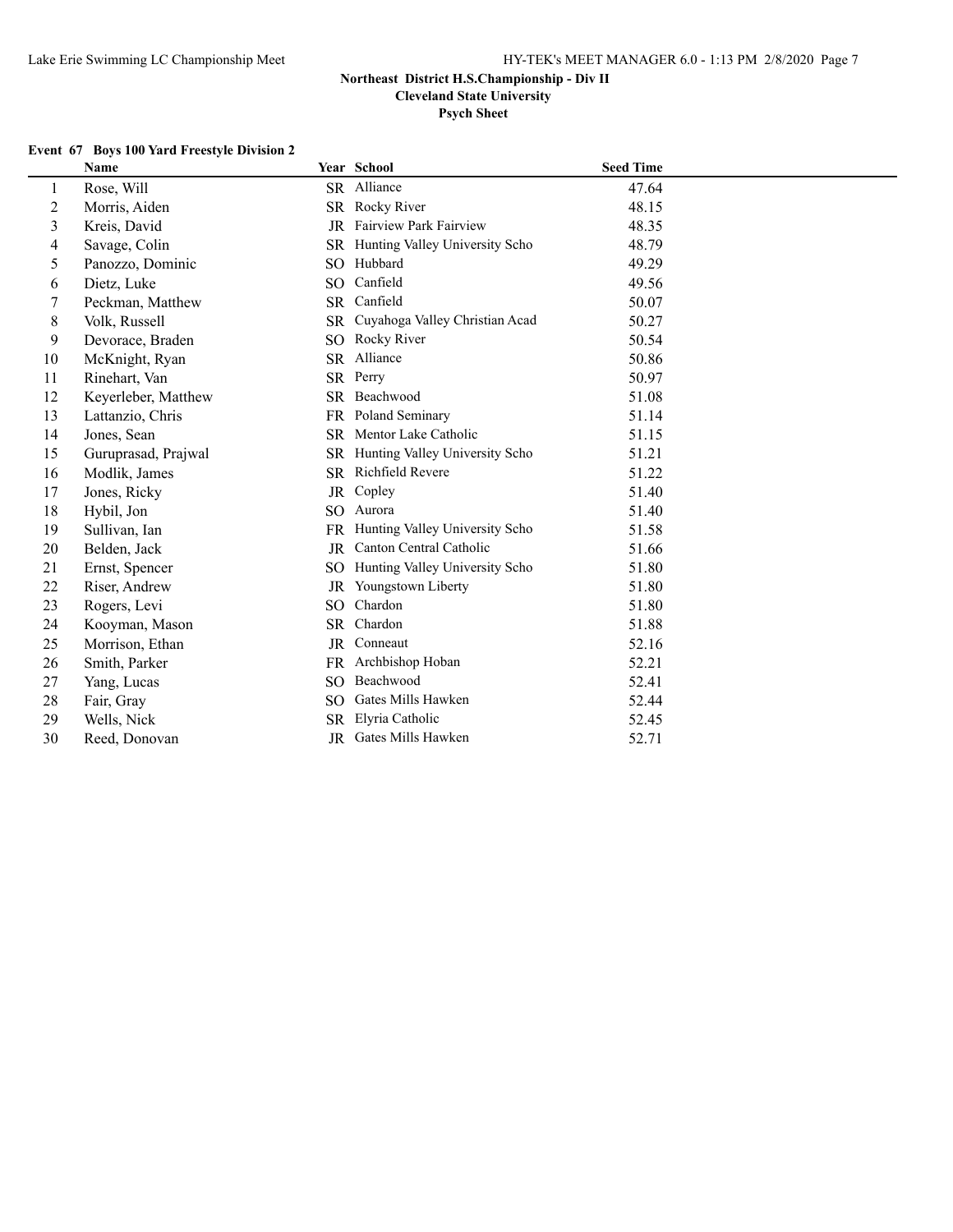**Cleveland State University**

**Psych Sheet**

### **Event 68 Boys 500 Yard Freestyle Division 2**

|    | <b>Name</b>        |                 | Year School                       | <b>Seed Time</b> |
|----|--------------------|-----------------|-----------------------------------|------------------|
| 1  | Butler, Michael    |                 | JR Gates Mills Hawken             | 4:51.22          |
| 2  | Dietz, Will        | SO.             | Gates Mills Hawken                | 4:54.23          |
| 3  | Faulkner, Carter   |                 | SR Hunting Valley University Scho | 4:58.55          |
| 4  | Koenen, Lachlan    |                 | JR Chardon                        | 5:00.37          |
| 5  | Esdon, Michael     |                 | FR Rocky River                    | 5:02.62          |
| 6  | Bender, Nathan     |                 | FR Chardon                        | 5:02.88          |
| 7  | Greenberg, Lucas   | SO <sub>2</sub> | Gates Mills Hawken                | 5:04.16          |
| 8  | Farkas, Tyler      |                 | FR Hunting Valley University Scho | 5:05.52          |
| 9  | Sundquist, Jonah   | SO.             | Geneva                            | 5:07.16          |
| 10 | Ricci, David       |                 | JR Gates Mills Hawken             | 5:07.72          |
| 11 | Jiang, Ethan       |                 | JR Hunting Valley University Scho | 5:07.83          |
| 12 | Buemi, Nicholas    |                 | FR Archbishop Hoban               | 5:11.39          |
| 13 | Burnett, Cameron   |                 | FR Canfield                       | 5:18.56          |
| 14 | Golubitsky, Alan   | JR              | Pepper Pike Orange                | 5:20.79          |
| 15 | Klug, Max          | FR.             | Chagrin Falls                     | 5:21.10          |
| 16 | Bard, Tristan      | JR              | Richfield Revere                  | 5:21.84          |
| 17 | Vereecken, Drew    |                 | JR Akron St Vincent St Mary       | 5:22.45          |
| 18 | Bailey, Max        |                 | FR Aurora                         | 5:22.58          |
| 19 | Feeney, Tyler      | <b>SR</b>       | Chagrin Falls                     | 5:23.32          |
| 20 | Ignasiak, Jack     | JR              | Chagrin Falls                     | 5:28.24          |
| 21 | Dicello IV, J.D.   | FR.             | Mentor Lake Catholic              | 5:28.58          |
| 22 | Carter, Philip     | FR              | Rocky River                       | 5:29.61          |
| 23 | Broz, Ben          | FR              | Chagrin Falls                     | 5:29.69          |
| 24 | Applebaum, Ted     |                 | SO Hunting Valley University Scho | 5:30.40          |
| 25 | Lewis, Andrew      |                 | FR Gates Mills Gilmour Academy    | 5:30.93          |
| 26 | Kimberly, Ryan     |                 | SO Copley                         | 5:31.48          |
| 27 | Wodrich, Jacob     |                 | JR Cuyahoga Valley Christian Acad | 5:31.67          |
| 28 | LaBoe, Gavin       |                 | JR Perry                          | 5:31.99          |
| 29 | Stankivicz, Mathew | FR              | Rocky River                       | 5:32.11          |
| 30 | Hartman, Eric      |                 | SR Fairview Park Fairview         | 5:38.10          |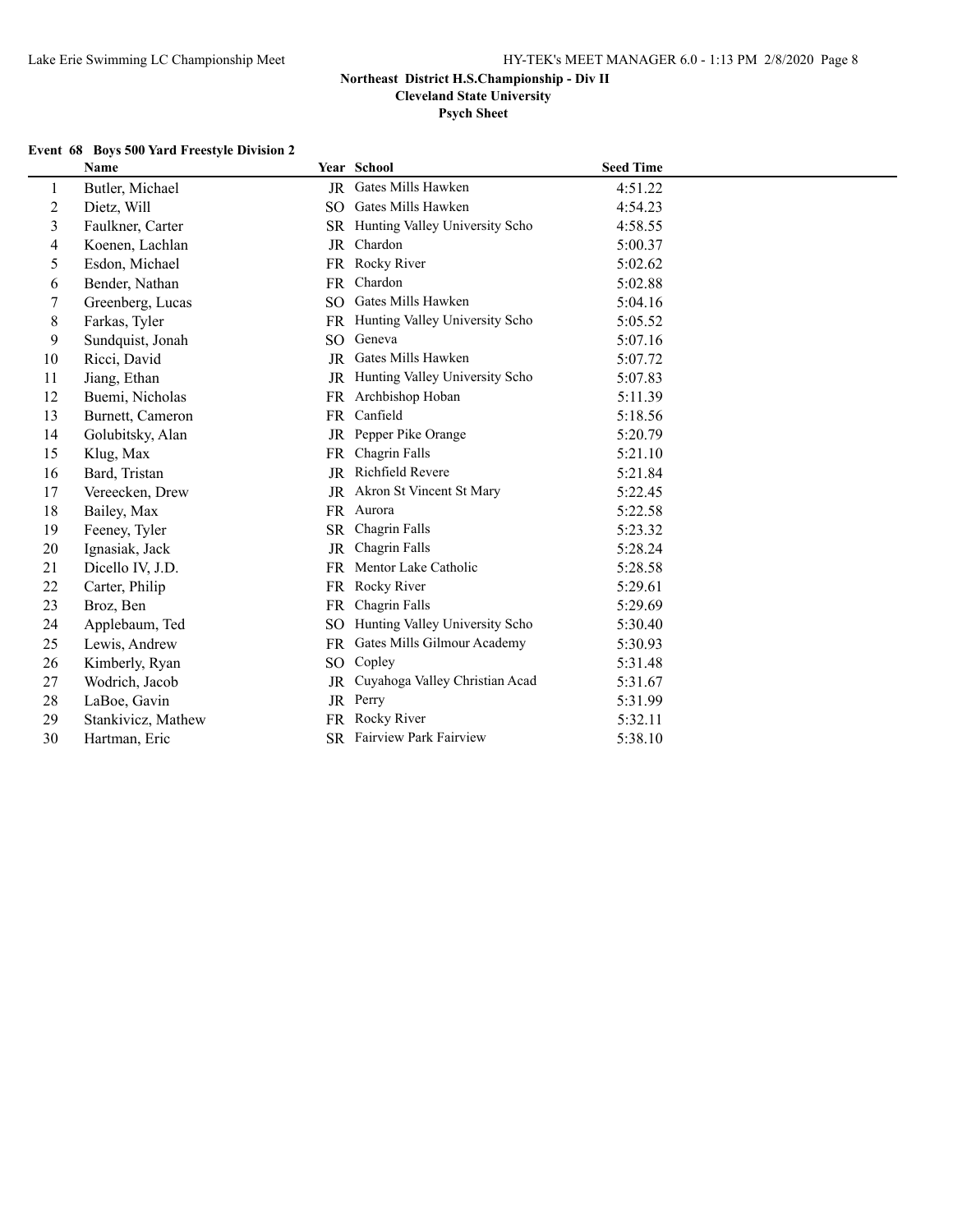**Psych Sheet**

## **Event 69 Boys 200 Yard Freestyle Relay Division 2**

|          | Team                           | <b>Relay</b> | <b>Seed Time</b> |  |
|----------|--------------------------------|--------------|------------------|--|
| $\bf{l}$ | Chagrin Falls                  |              | 1:29.07          |  |
| 2        | Hunting Valley University Scho |              | 1:29.59          |  |
| 3        | Canfield                       |              | 1:30.87          |  |
| 4        | Rocky River                    |              | 1:31.18          |  |
| 5        | Aurora                         |              | 1:32.47          |  |
| 6        | Beachwood                      |              | 1:32.99          |  |
| 7        | Chardon                        |              | 1:33.42          |  |
| 8        | Gates Mills Hawken             |              | 1:34.59          |  |
| 9        | Chardon Notre Dame Cathedral L |              | 1:35.17          |  |
| 10       | Poland Seminary                |              | 1:35.23          |  |
| 11       | Perry                          |              | 1:36.31          |  |
| 12       | Archbishop Hoban               |              | 1:36.48          |  |
| 13       | Akron St Vincent St Mary       |              | 1:38.84          |  |
| 14       | Bay Village Bay                |              | 1:39.83          |  |
| 15       | Chesterland West Geauga        |              | 1:40.17          |  |
| 16       | <b>Fairview Park Fairview</b>  |              | 1:40.25          |  |
| 17       | Independence                   |              | 1:40.59          |  |
| 18       | Lodi Cloverleaf                |              | 1:40.98          |  |
| 19       | Richfield Revere               |              | 1:41.26          |  |
| 20       | Elyria Catholic                |              | 1:42.73          |  |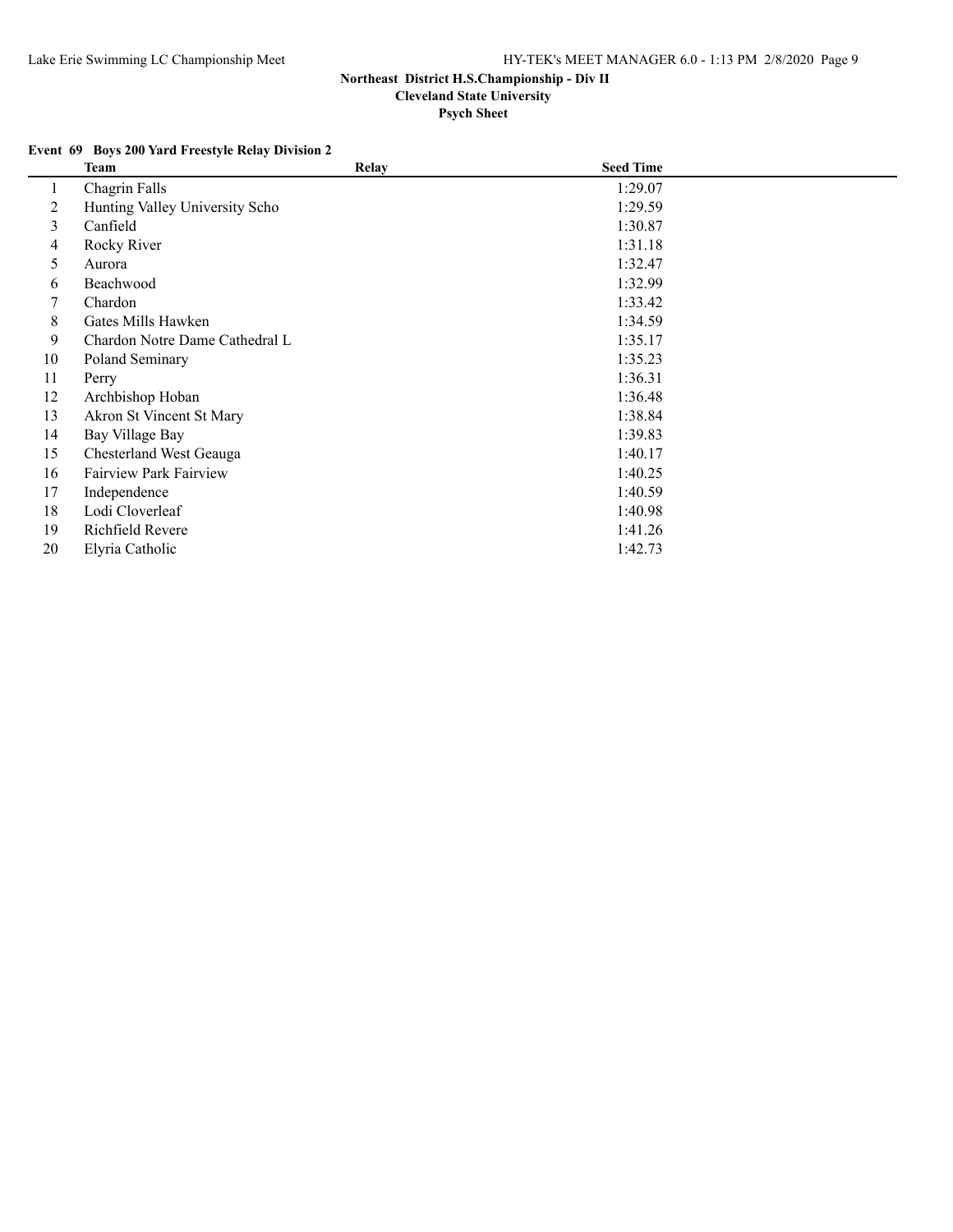**Cleveland State University**

**Psych Sheet**

#### **Event 70 Boys 100 Yard Backstroke Division 2**

|                | <b>Name</b>       |                 | Year School                    | <b>Seed Time</b> |
|----------------|-------------------|-----------------|--------------------------------|------------------|
| 1              | Tekieli, Nicolas  | SR              | Hunting Valley University Scho | 51.69            |
| $\overline{c}$ | Wodrich, Josh     | SR              | Cuyahoga Valley Christian Acad | 54.69            |
| 3              | Fritz, Connor     | JR              | Canfield                       | 54.83            |
| 4              | Ratka, Jonathan   | FR              | Chardon Notre Dame Cathedral L | 55.56            |
| 5              | Esposito, Jacob   | SO.             | Gates Mills Hawken             | 56.06            |
| 6              | Rooney, Joshua    | SO.             | Chagrin Falls                  | 56.41            |
| 7              | Cashy, John       | <b>SR</b>       | Chagrin Falls                  | 56.72            |
| 8              | Morris, Madan     | <b>SO</b>       | Gates Mills Hawken             | 56.95            |
| 9              | Good, Jacob       | SO.             | Aurora                         | 57.88            |
| 10             | Blasko, Van       | SO.             | Poland Seminary                | 58.30            |
| 11             | Rogers, Levi      | SO.             | Chardon                        | 58.50            |
| 12             | Broz, Parker      | <b>SR</b>       | Chagrin Falls                  | 58.60            |
| 13             | Helms, Drew       | SO              | Rocky River                    | 58.83            |
| 14             | Leatherman, Josh  | JR              | Lodi Cloverleaf                | 59.31            |
| 15             | Munz, Bobby       | SO.             | Chagrin Falls                  | 59.31            |
| 16             | Kurtz, Andy       | <b>SR</b>       | Canton Central Catholic        | 59.64            |
| 17             | Madden, Jackson   | SR              | Copley                         | 59.72            |
| 18             | O'Connell, Ryan   | <b>FR</b>       | Cleveland Villa Angela St Jose | 1:00.27          |
| 19             | Yilmaz, Nart      | FR.             | Rocky River                    | 1:00.92          |
| 20             | Conde, Pablo      | SO <sub>1</sub> | Willoughby Andrews Osborne     | 1:01.19          |
| 21             | Wells, Nick       | SR              | Elyria Catholic                | 1:01.31          |
| 22             | Wilson, Jason     | SR              | Poland Seminary                | 1:01.33          |
| 23             | Faulkner, Jack    | <b>FR</b>       | Hunting Valley University Scho | 1:02.03          |
| 24             | Campbell, Logan   | SO <sub>1</sub> | Cuyahoga Valley Christian Acad | 1:02.36          |
| 25             | Campbell, Jackson | SO <sub>1</sub> | Richfield Revere               | 1:02.64          |
| 26             | Archer, Nickolas  | SO <sub>1</sub> | Tallmadge                      | 1:02.85          |
| 27             | Johnson, Michael  | JR              | Archbishop Hoban               | 1:02.93          |
| 28             | Rega, Thomas      | JR              | Independence                   | 1:02.98          |
| 29             | Burdecki, Joshua  | JR              | Chesterland West Geauga        | 1:03.39          |
| 30             | Lewis, Andrew     |                 | FR Gates Mills Gilmour Academy | 1:03.39          |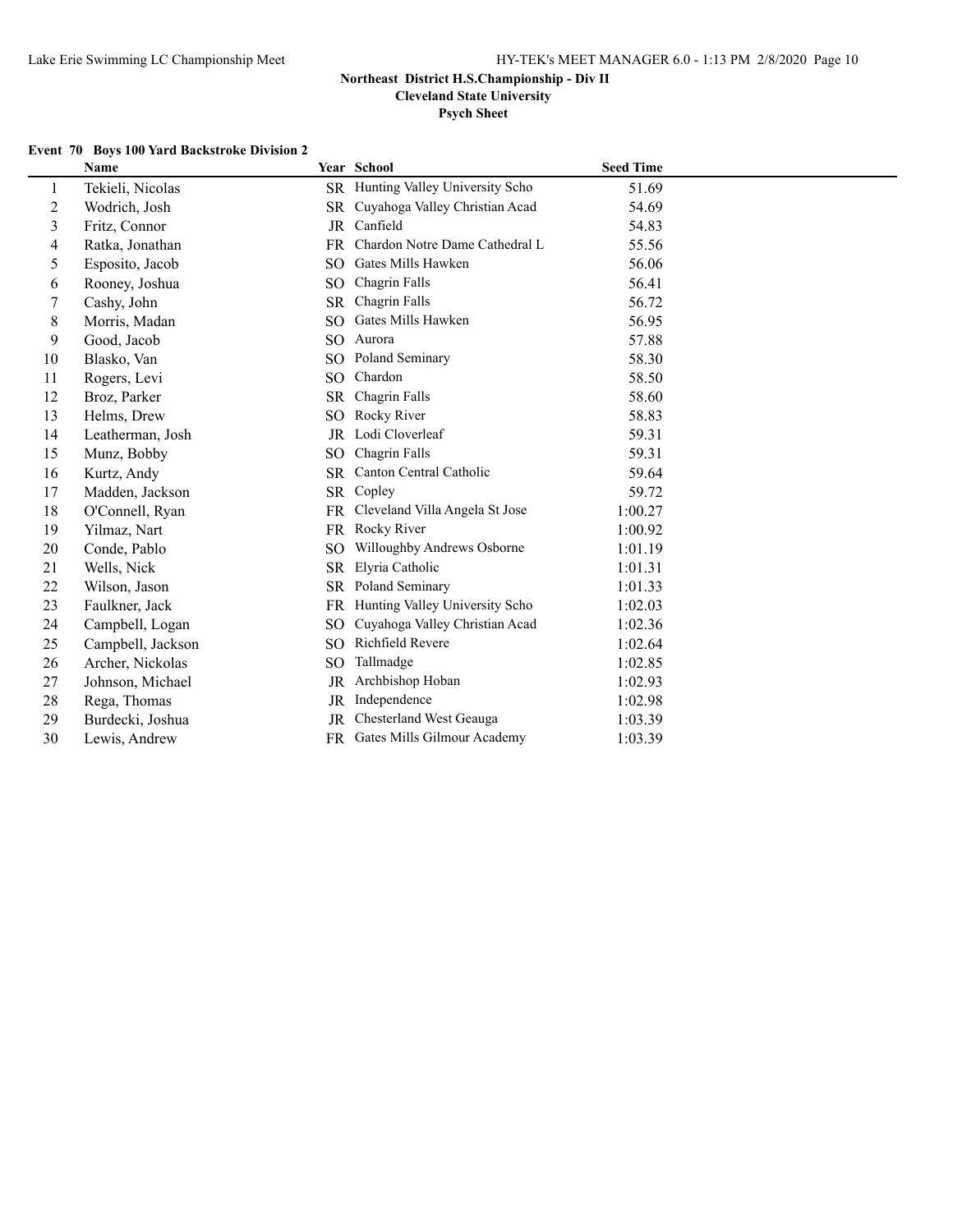**Cleveland State University**

**Psych Sheet**

#### **Event 71 Boys 100 Yard Breaststroke Division 2**

|                | Name               |           | Year School                       | <b>Seed Time</b> |
|----------------|--------------------|-----------|-----------------------------------|------------------|
| 1              | Mindek, Jared      |           | JR Warren Howland                 | 58.24            |
| $\overline{2}$ | Hertz, Joshua      | JR        | Copley                            | 59.62            |
| 3              | Podrez, Alex       | JR        | Gates Mills Hawken                | 1:01.07          |
| 4              | Volk, Russell      | SR        | Cuyahoga Valley Christian Acad    | 1:01.83          |
| 5              | Tropf, Michael     | <b>JR</b> | Chagrin Falls                     | 1:02.17          |
| 6              | Forsythe, Hunter   | SR        | Gates Mills Hawken                | 1:02.75          |
| 7              | Liao, Donovan      | JR        | Gates Mills Hawken                | 1:02.78          |
| 8              | Cowie, Flynn       | SO.       | Richfield Revere                  | 1:03.79          |
| 9              | Hewko, Mason       | SR        | Bay Village Bay                   | 1:04.86          |
| 10             | An, Eric           | SR        | <b>Richfield Revere</b>           | 1:05.06          |
| 11             | Pioro, Philip      | SR        | Gates Mills Hawken                | 1:05.08          |
| 12             | McGrath, Daniel    | SO.       | Copley                            | 1:05.14          |
| 13             | Sapochetti, Collin |           | JR Aurora                         | 1:05.61          |
| 14             | Hybil, Jon         | SO.       | Aurora                            | 1:05.72          |
| 15             | Sullivan, Ian      |           | FR Hunting Valley University Scho | 1:06.04          |
| 16             | Raudins, Bruno     | <b>SR</b> | Chagrin Falls Kenston             | 1:06.28          |
| 17             | Burse, Patrick     | SO.       | Alliance                          | 1:07.00          |
| 18             | Rooney, Joshua     | SO.       | Chagrin Falls                     | 1:07.52          |
| 19             | Schaab, Ty         | JR        | Canfield                          | 1:07.83          |
| 20             | Pesto, Max         | SR        | Chesterland West Geauga           | 1:08.15          |
| 21             | Bailey, Max        |           | FR Aurora                         | 1:08.19          |
| 22             | Fritz, Henry       | SO.       | Rocky River                       | 1:08.70          |
| 23             | Walley, Giovanni   | FR        | Hubbard                           | 1:08.81          |
| 24             | Wagner, Karl       | SO.       | Hunting Valley University Scho    | 1:08.97          |
| 25             | Lewin, Benjamin    |           | JR Beachwood                      | 1:09.74          |
| 26             | Ornstein, Sam      | SO.       | Beachwood                         | 1:09.75          |
| 27             | Stuk, Benjamin     | JR        | Pepper Pike Orange                | 1:09.96          |
| 28             | Owens, Aiden       | FR        | Hunting Valley University Scho    | 1:10.01          |
| 29             | Kunz, Colin        | SR.       | Alliance Marlington               | 1:10.10          |
| 30             | Angelino, Matthew  | SO.       | Chagrin Falls                     | 1:10.42          |